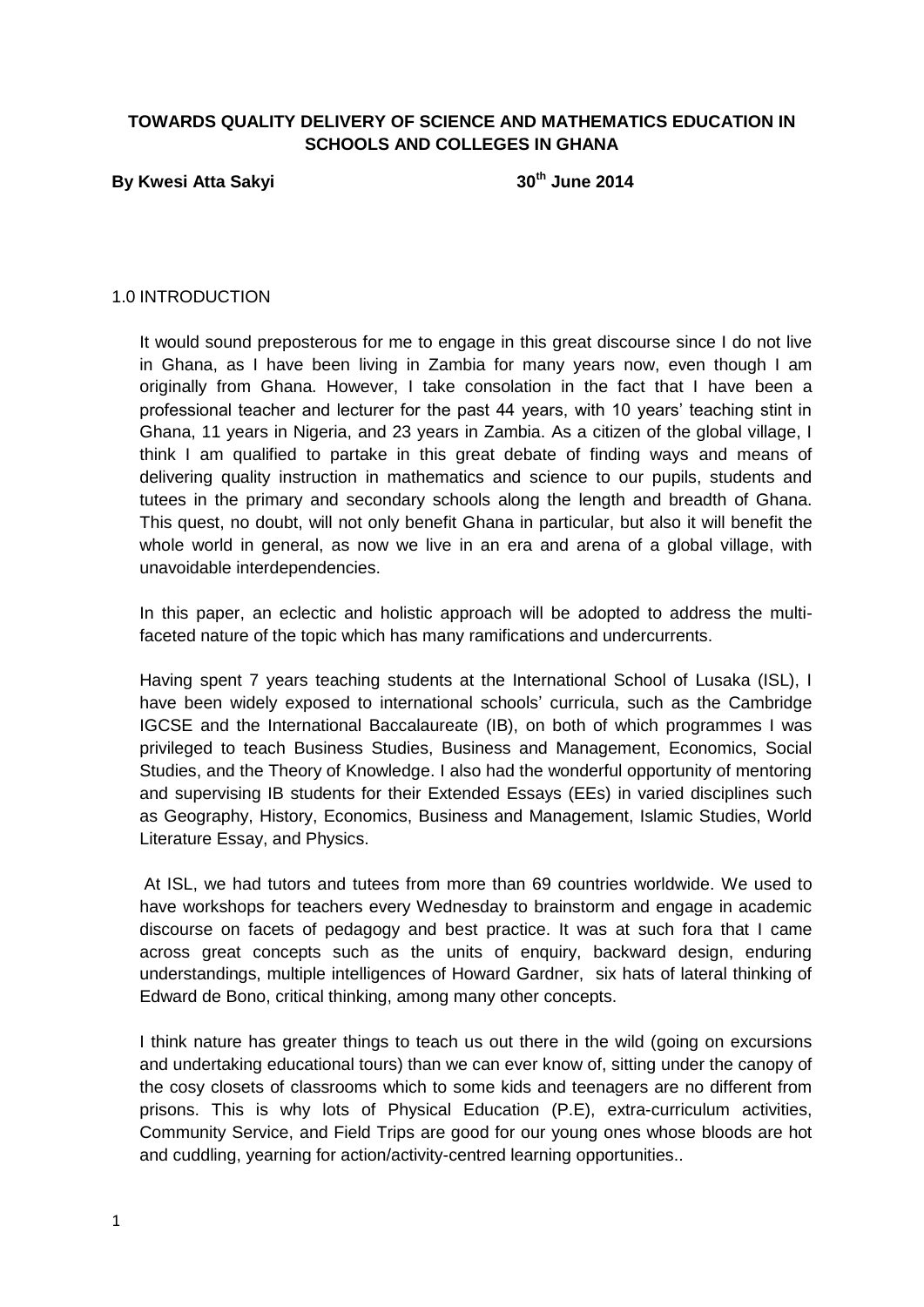The great African-American naturalist, George Washington Carver, alluded to the fact of learning from nature in his writings. What prevents an historical excursion to the pyramids in Egypt, which excursion incorporates scientific and mathematical lessons in carbon dating, geometric lessons in Pythagorean triple, trigonometric fundamentals of angles of elevation and depression, Euclidean prime numbers, the papyrus reed and the science and history of paper making, lessons in myths and legends of the Nile in literature, multi-disciplinary aspects of tourism and its impact on the ecology, economy, human-animal interface, internecine conflict and its damaging effects on tourism, threats posed to historical artefacts by plunderers, and the menace of population explosion, need for eco-tourism, threats to tourists by terrorists, statistical records of terrorist incidents and tourist arrivals, among others. Such an eclectic and inter-disciplinary approach will greatly interest all students, and will leave no child behind.

Thus, learning should be integrative, eclectic, pragmatic, and real; challenging, interesting, and it should be in an overarching and cross-disciplinary manner. This will tax teachers to be versatile and multi-disciplinary at the early stages of education, up to the middle years of junior secondary school.

# 2.0 MORAL, RELIGIOUS BASE, AND ENVIRONMENTAL FACTORS FOR QUALITY EDUCATION

It is interesting to note that some of the great thinkers of our world came from strong religious and moral backgrounds, as well as from the world of philosophy. Here, I have in mind the French mathematician, Rene Descartes, the English theologian and mathematician, Thomas Robert Malthus, Sir Isaac Newton, William Shakespeare, Adam Smith, among others. An examination of the life history of Albert Einstein informs us that though of German-Jew ancestry, he lived and worked in Switzerland, where he schooled up to the diploma level, and never went to university.

He received sound and solid basic education which propelled him to think hard outside the box, and through self-discovery and hard thinking, he made a breakthrough with his quantum leap theory of relativity, which revolutionised all known axioms and assumptions extant in science. His stint at the Weights and Measures section of the Swiss Postal Services made him gain deep insight into issues of precision as well as relatedness of concepts. Up to today, I myself find it hard to define the concept of time, though Einstein gave us some idea. What is time? Is time finite, discrete, and continuous, in a continuum or an independent variable of nature?

Switzerland is a laidback country which is noted for its infatuation with conservatism, strict adherence to time management, and a rigour for precision. All these qualities are needed in the disciplines of science and mathematics. Had Einstein lived all his life in Germany or in Switzerland, he would perhaps not have made much impact on the world. He emigrated to the USA where he taught at Princeton University, and he gifted the world with his famous theory of relativity.

The Switzerland example, and Einstein's association with her, teaches us that time, place, circumstance and discipline are ingredients needed to succeed in the sciences and mathematics. Religion, moral mores, and knowledge of philosophy prepare people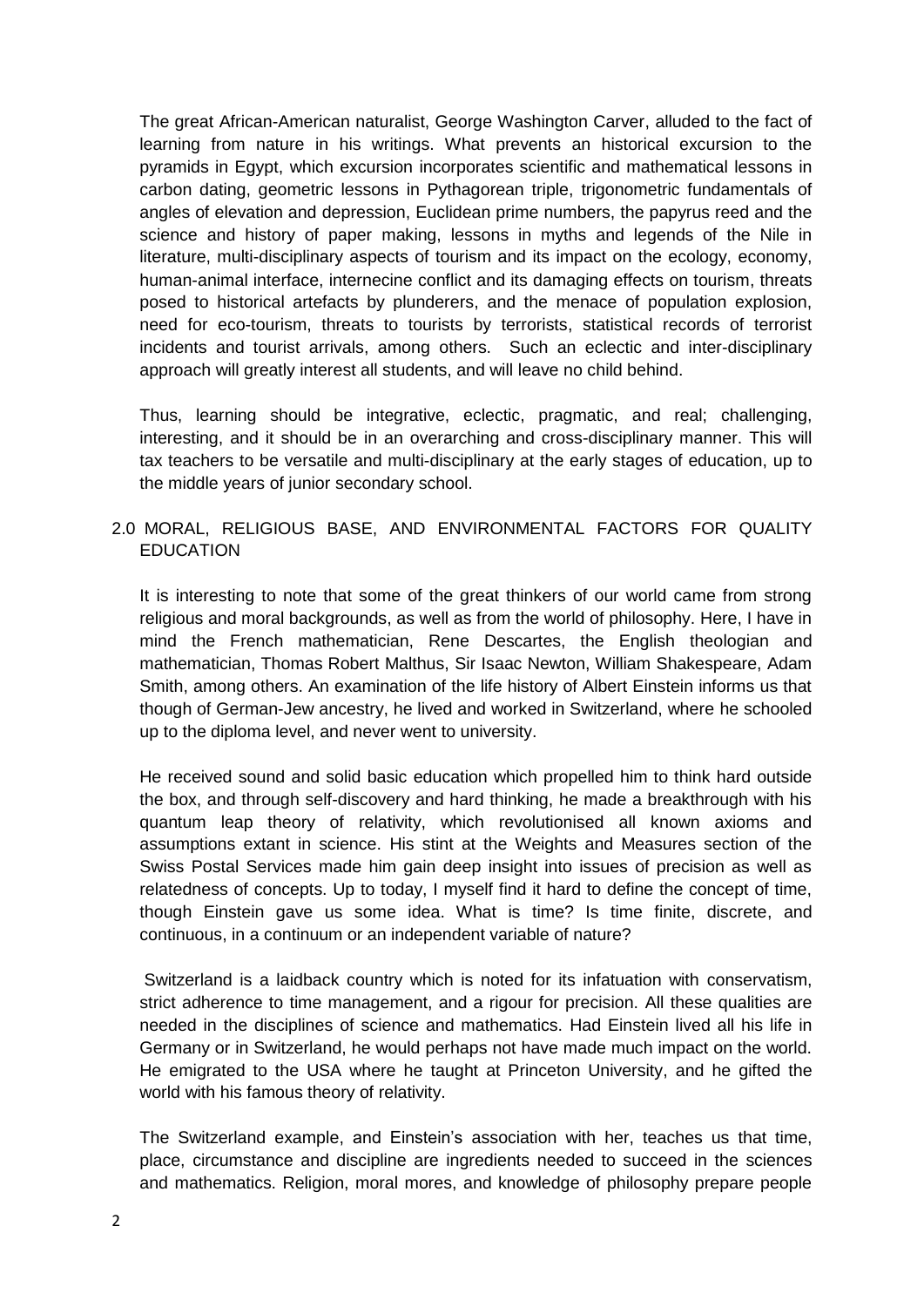to view life through refined lenses. Some people may argue that religions create divides, dogmas, stereotypes and parochialisms. This may be true to some extent. A broader view of religion and an open mind provide the discipline needed for one to think deeply outside the box, leading to the spirit of enquiry, discovery and exploration. Without religious faith, there is no self-identity and no basis for existence. Descartes once said, 'I think, therefore I am.' Without knowing oneself, one cannot relate well to other people and the world at large.

Therefore, schools in Ghana should return to basics, and allow missionaries to run schools, where discipline and moral values are inculcated as prerequisites for attaining excellence in science and mathematics. Discipline in time management and foundation for a morally upright life will help us come up with the truth and eschew corruption, parochialism, materialism, ethnocentricity, megalomania, narcissist tendencies, and a lot of neuroses. After all, all the great universities of this world such as Oxford (c.1096), Cambridge (c.1209), Bologna (11<sup>th</sup> Century), Harvard (1636), Paris (1150), Yale (1701), the University of London (Jeremy Bentham c. 1836), Princeton University (1746), among many others worldwide, sprouted out of religious orders as they were all started by priests and philanthropists, who presumably had higher ideals and visionary ideas.

A Nigerian, Dr Philip Emeagwali, is world famous for his fastest mathematical calculation in history because after his basic education in Nigeria, he went to the USA to pursue his master's and doctorate degrees. Professor Francis Ampenyin Kofi. Allotey, a Ghanaian physicist and mathematician, went to the UK in the 1950s for his A Levels, and subsequently for his master's degree from the University of London. He obtained his doctorate degree from Princeton University where Einstein once taught. If Allotey had not had a solid basic education in mathematics and the sciences in Ghana at Ghana National College in Cape Coast (the student pioneers in the 50s), he would not have made those stupendous gains when he went to study abroad.

The point being made here is that the examples of Einstein, Emeagwali and Allotey provide us an insight that a solid basic foundation in the sciences and mathematics is all it takes to take off and explore on one's own. Besides, adversity, the fear of God, and morally correct behaviour are ingredients for success in the sciences and mathematics. Great scholars of the past emerged from obscurity, humble beginnings, and situations of great deprivation. The story of Abraham Lincoln, the great American president, lawyer, statesman, and unifier, is a shining example of this fact.

The examples of the two Africans given above also point out that determination is important for success when later one finds oneself in salubrious environments in the advanced countries where excellent learning facilities abound. Without sounding racist or culturally-biased, we can say that the Chinese, Indians, Pakistanis, Sri Lankans, Moslems, and Arabs are excelling in schools and colleges in the First World because of their cultural beliefs, ways of life, and closed and strict family values.

That fact notwithstanding, empirical evidence evinces the fact that all human beings are equally endowed with creative genius at birth, the sense of wonder and imagination, and that circumstances of birth or heredity, the physical built and natural environments, circumstances of adversity and affluence, all juxtaposed, can be seen to impact and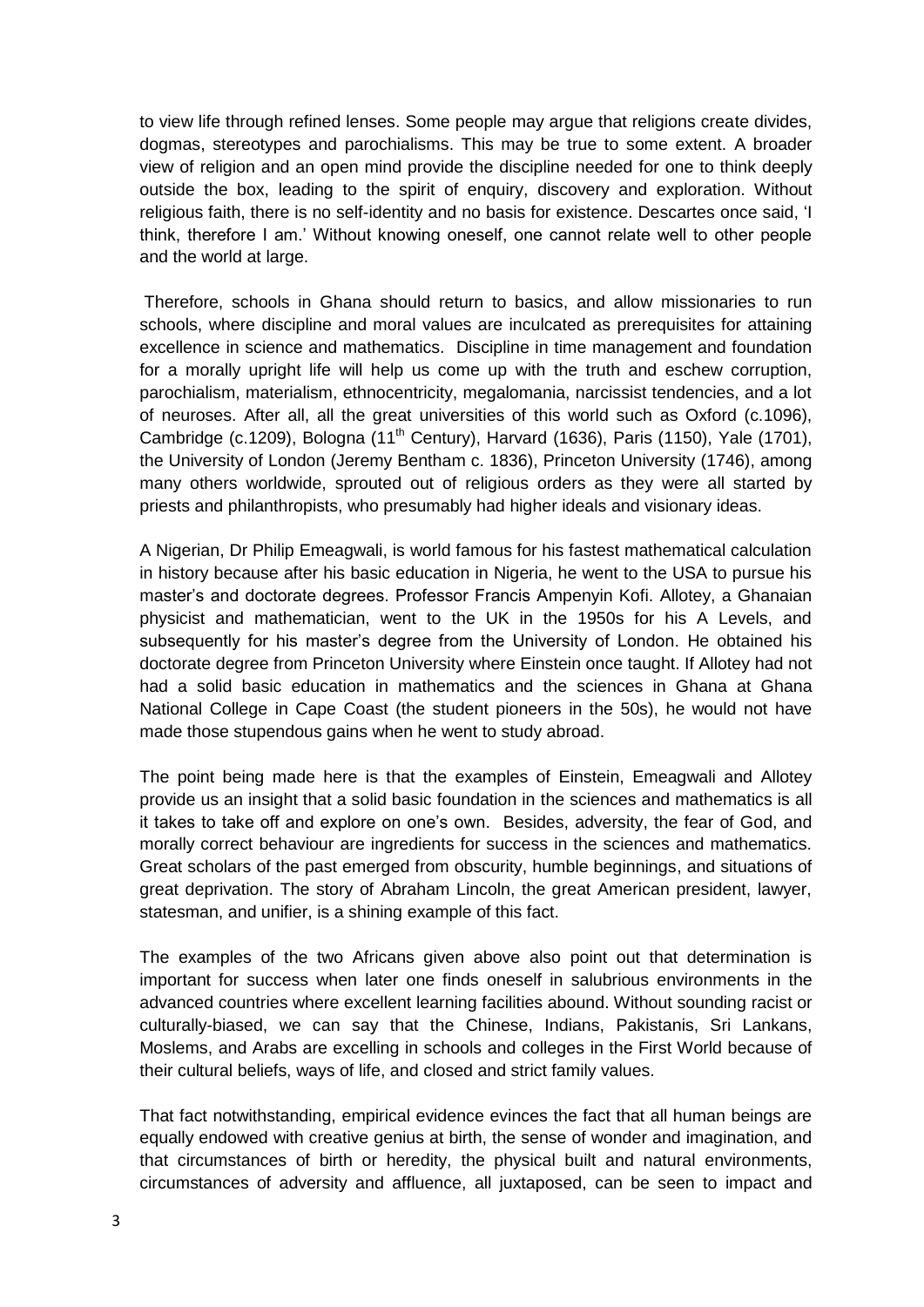impinge on the blossoming or dimming of those naturally-endowed gifts. Professor A.N. Whitehead of the UK once said that 'education is the purgation of the crudities of the mind'. As it were, he averred that education is a process of refinement and selfcleansing. John Locke gave us the concept of 'tabula rosa' or a blank white sheet of the mind at birth, on which the process of education makes an imprint, for good or for evil.

What is education? The Shorter Oxford Dictionary defines education as the process of leading learners and tutees to discover, or bringing out something from obscurity. The word education is said to be derived from its Latin root of 'educare'. Education here means formal education dispensed in a structured manner, in a school system which has a curriculum and assessment criteria to follow. Education aims to develop the mind, body, and soul of the individual in a holistic manner. In the UK and most Western countries, there is unfortunately now an imbalance in this trilogy or trinity, as undue emphasis is placed on developing only the mind and body, neglecting the spiritual component (cf. Sakyi, 2000). The same logic applies to the Ghanaian scenario.

It is a sad and tragic tragedy of monstrous proportions in the human development paradigm that religious education in schools worldwide is being relegated and sacrificed on the altar of human rights and expediency. Such a sorry state needs urgent mitigation and intervention. Indeed, it is the very reason why other nationalities are excelling in schools and colleges in the sciences and mathematics in other parts of the world. Take Hong Kong or Singapore for example. Lack of discipline is consuming us Ghanaians in every facet and faculty of life. See our excellent footballers who fail at the World Cup in Brazil, not for want of trying or lack of ability and skills, but because some of them and their managers and handlers are not disciplined. Why cannot we go for the best handlers in the world, irrespective of their nationalities? It boils down to greed, lack of exposure, among other variables. The onus now lies on our educational policy makers and administrators to rethink and reform our educational system so that the spiritual and moral aspects of education are shored up and given proper attention. Otherwise, we shall produce malformed beings, lacking souls with integrity, patriotism, altruism, hard work and ambition. (cf. supra/infra Sakyi, 2000)

There is also the need to shift away from rote-learning and the current exam-centred educational system in Ghana, which produces robotic products who cannot solve problems or apply their knowledge to creative endeavours. If the focus is shifted away from rote-learning for exams, then we will have reflective students who will reflect deeply on the meaning of life, and begin to realise their reason for existence, our common humanity, and our commonality as humans with three main quests to satisfy, namely, the mind's crave for sound knowledge or the truth, the body's crave for healthy nourishment, and the soul's craving for atonement and unity with nature, humanity and our creator. This approach can lead to a sound basis for take-off into the realms of excellence. That should form a watershed for breaking new grounds in the teaching of mathematics and science in Ghanaian schools and colleges.

Religious and moral dogma are what many fear, judging from the Jihads, Crusades, Inquisitions, Witch-hunting, among many past horrible horrors. But those are past and gone, and we have moved on, and have to move on. Religious education could be incorporated into social science, or in strictly religious-based faith schools, Religious and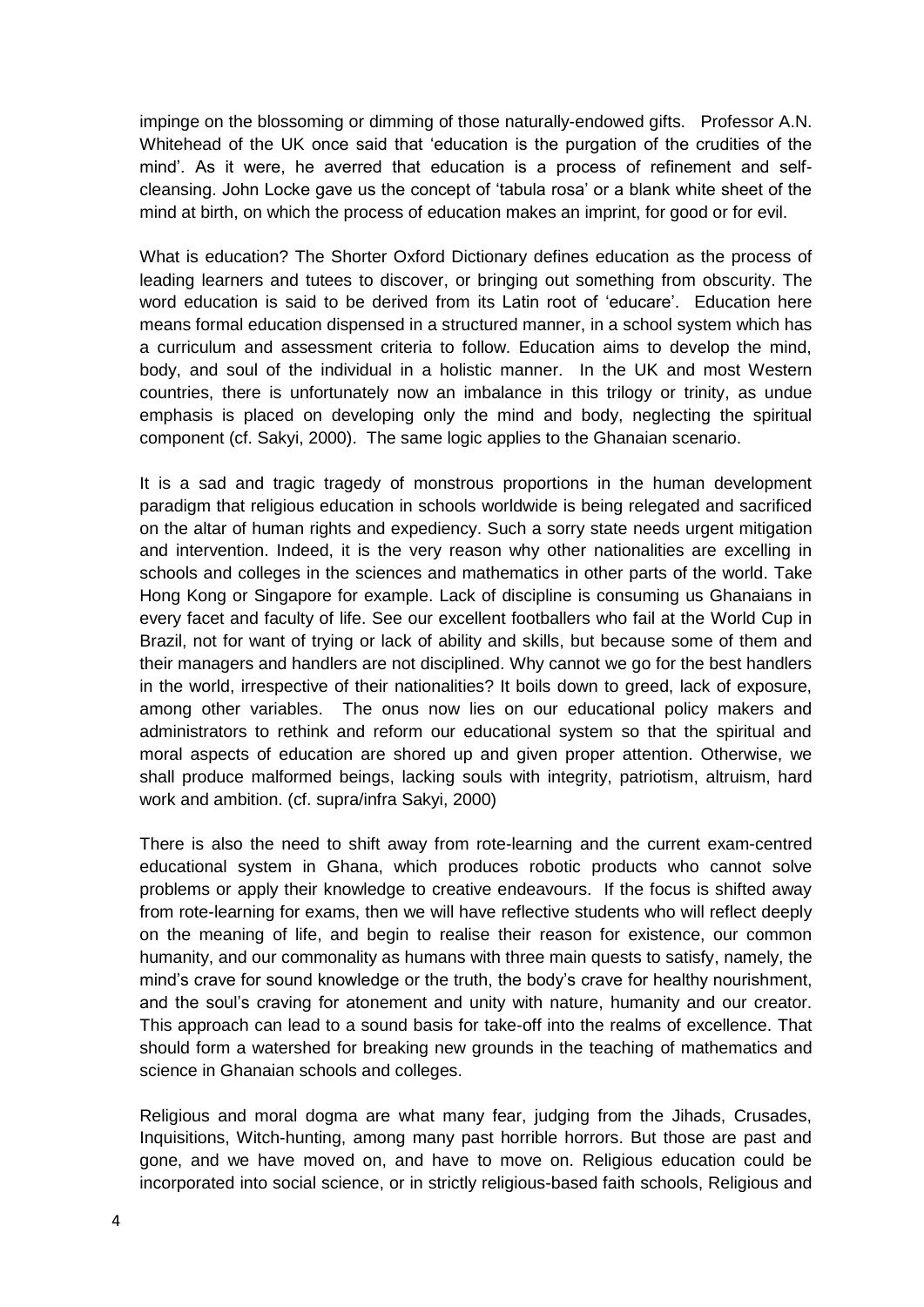Moral Education (RME) should be taught as one of the core subject areas. This should require some legislative reforms to reflect the composition of our national populations. Religious and Moral Education should be seen as a pillar, and vehicle for greater achievement in mathematics and the sciences.

Teacher selection, training, supervision and career development should also be done in a high quality manner. To have more science and mathematics teachers, special incentives should be created for them. The training of teachers should impart to them the skills of character training, and managerial skills of instilling strict discipline in schools. Now is he time to professionalise the teaching fraternity, by licensing them and applying strict rules and procedures of teacher oversight and gate-keeping. We need a long term strategic plan in all facets of life in Ghana to deliver quality education to guarantee our future competitiveness as a nation. (cf. see Competitive Advantage of Nations by Michael Porter)

### 3.0 STEM AND 3Rs Education

In our school days in the 50s and 60s, the emphasis was on 3Rs of proficiency in Reading, Arithmetic and Writing. We had mental drills with caning in schools. Students memorised the multiplication tables, periodic tables, formulae, poetry, among others. These are the basic ingredients of education which are even relevant today. Some aspects of these are still relevant as they were then. However, an integrative approach can be used to teach these 3Rs by incorporating into them science and mathematical concepts. The acronym STEM stands for Science, Technology, Engineering, and Mathematics. [\(www.scotland.gov.uk/science\)](http://www.scotland.gov.uk/science)

We will need a paradigm shift to incorporate the STEM logic in our schools. Our teachers and school administrators have become engrossed in eking a living for themselves from the harsh economic times, so much so that they pay scant attention to educational reform and pedagogical issues. Science, Technology, Engineering and Mathematics are the propellers of the engine of GDP growth. Therefore, we need to invest heavily in these areas, through investment in human capital and infrastructure. We need deliberate policies to incentivise our teachers and accelerate the growth of these educational vectors. In the 60s and 70s, UNESCO liberally funded science education in Ghana, and I remember using a UNESCO-published science book authored by Sam Adu Ampomah, the late one time Headmaster of GSTS in Takoradi. That was also the time we had the Entebbe Mathematics Project (EMP) of the New Mathematics, which was introduced in schools and colleges in Ghana, with heavy input by Professor Abbiw Jackson and Professor Kofi Nti.

STEM are the core subjects which every student needs in the 21<sup>st</sup> Century to survive. I will like to tweak it a bit by making it STEEMS, with the addition of English and Social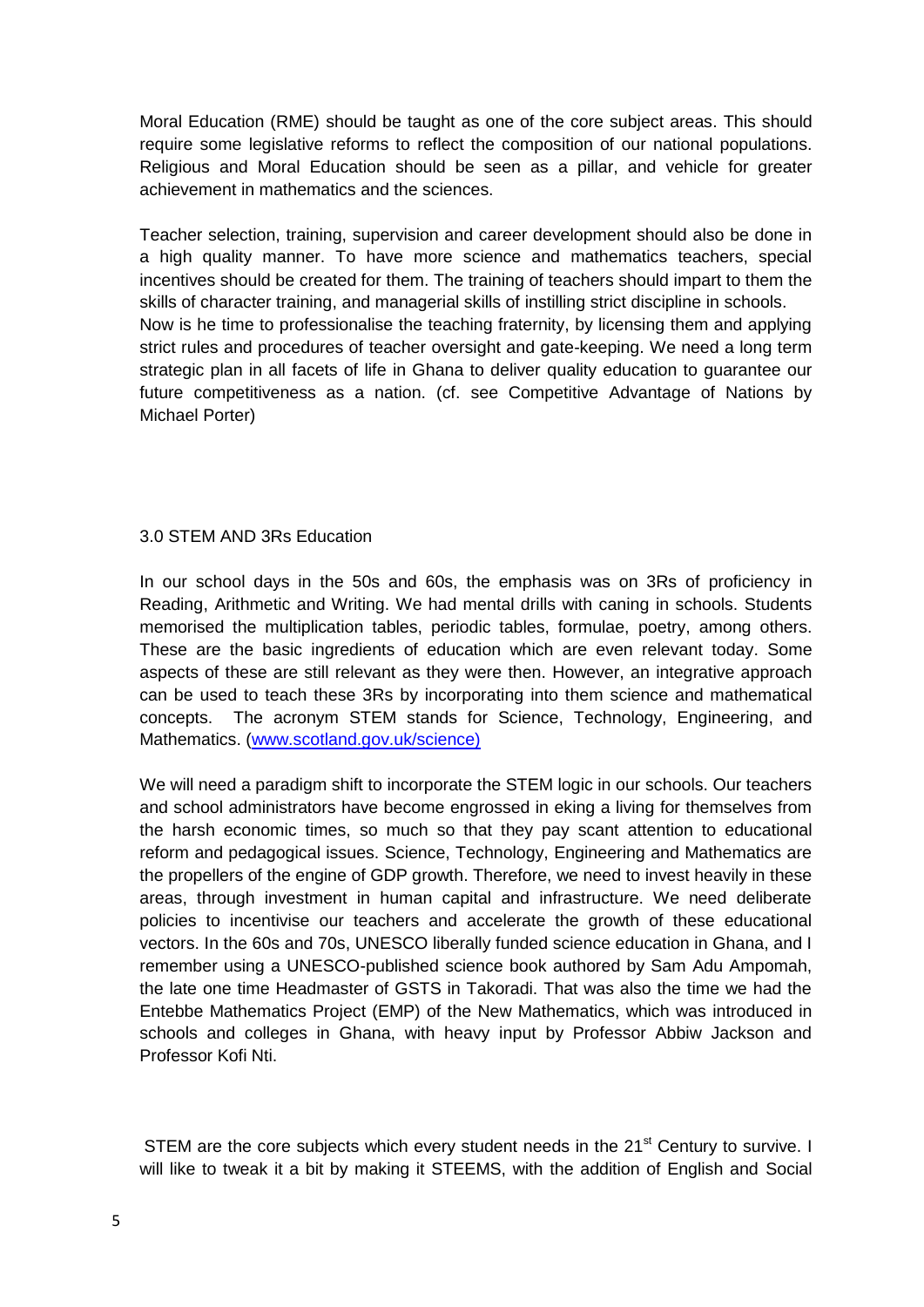Studies or Social Science. We need to pay attention to the English Language aspect because it is the vehicle for our thought-processes and global communication. This applies more to the non-first language speakers. The Social Sciences are also equally crucial in this age of ICT fads, because we need to balance and manage the humanmachine interface, to avoid creating hermits, recluses and unsocial beings. We need to refine our communication skills

However, we could add non-STEMS optional vocational subjects such as Metalwork, Bricklaying, Carpentry and Joinery, Fashion and Design, Physical Education, Art, Graphics, and Painting, among others. In this age of massive youth unemployment, our schools should help create budding entrepreneurs so that they can be useful to themselves after graduating, by becoming employers instead of employees. These vocational subjects require basic science and mathematics in their daily applications. We would want to replicate the success stories of the Richard Bransons, Bill Gates, Anita Broddicks, Nkulenus, Amoahs, Awuahs, Azumah Bandas, Swanikers, Agambilas, Mahamas, Donald Trumps, and Warren Buffets of this world in our Ghanaian schools.

This is where the teaching of mathematics and the sciences should emphasise hands-on practical training for immediate application to wealth-creation and commercial ventures. For example, in science classes, global challenges of pollution and global warming can be given as projects in the communities for students to research on, and devise solutions. In that way, they can discover market gaps and niches, even before they graduate. Learning will then not be perceived as a neat and linear process, but rather as a convoluted process of problem-solving, with the need for approaching issues from multi-dimensional perspectives.

The 3Rs should help every Tom, Dick and Harry to be able to draw up a business plan or proposal, and keep proper books of account. Our students will be able to communicate properly with stakeholders, and come up with critical thinking skills in assessing business cases, through research. Science and Mathematics will be deployed as practical tools for interpreting the world, and providing the means of sustenance. Our future farmers and artisans should have strong rudimentary foundations In mathematics, with emphasis placed on teaching basic concepts of fractions, logic, equations, sets, number systems, ratio, proportion and percentages, spatial relations in plane geometry, algebra, basic calculus and statistics, and rudimentary trigonometry. These are the basics for developing bigger ideas later on in life. At the least opportunity, teachers should point out in lessons, the practical applications of what their learners imbibe in science and mathematics.

## 4.0 IMPORTANCE OF THE HUMANITIES TO SCIENCE AND MATHEMATICS

We should understand that we cannot become great scientists or mathematicians if we neglect the humanities. It is from our legends, folklore and fairy tales, fables and local lore that we draw great inspiration, and also find some identity, and above all, provide some sanity to a humdrum life. These stories and lore awaken our imagination and our creative instincts, which in the end, help us to visualise abstract concepts in mathematics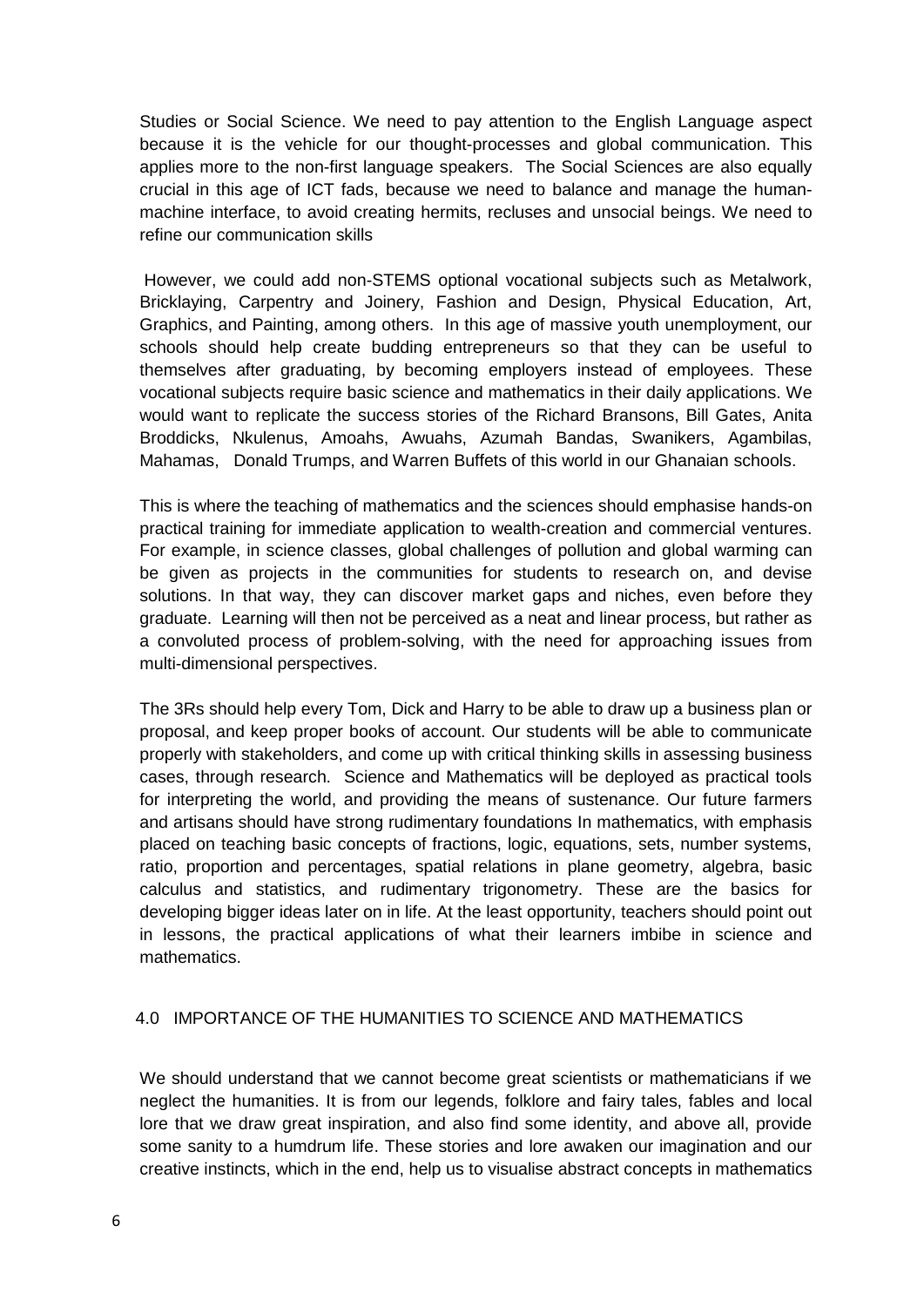and science. Homer's epic stories of the Illiad and Odyssey, Sophocles dramas, Shakespeare's plays and Charles Dickens and Jonathan Swift's fiction, kindle in us the spirit of adventure, passions to triumph, and emotions to feed our souls on. I would here point out that whilst putting the searchlight on mathematics and science, we should also not lose sight that the teaching of classics is on the wane worldwide, and it should also be a matter of great concern, because critical thinking skills can be acquired in studying the classics, our local Ghana Languages, despite the need for a lot of rote learning there.

The study of the classics and literature sharpens our intellect, provides us entertainment, and relaxes us to be able to tackle more strenuous work in mathematics and science. In the humanities, our children have their consciousness aroused to be able to revel in the abstract world of the perfect absolutes of Plato. Aristotle taught us how to discriminate and classify phenomena; using some agreed taxonomic criteria. John Locke gave us the idea of being precise in our definitions. Thus, through inter-disciplinary studies, we can help our students to be creative, and to see the relationships linking all knowledge as a holistic whole, instead of seeing knowledge as existing in discrete compartments or atomised as stand-alones. In college back in the mid-60s, some of our best scholars were science students, yet they were tops in French, History and Ghanaian Languages.

### 5.0 GLOBAL TRENDS IN EDUCATION

The teaching of science and mathematics in schools should have a fresh approach of thematic studies, units of enquiry, project work, peer learning, team teaching, community-based learning, internship, backward design, and enduring understandings, among others. We could modify the Socratic question-and-answer method, or use Montessori's play way methods in the teaching of mathematics and science.

We should encourage our students to participate more often in the Olympiads and Science Fairs. We should engage the corporate world so that they tell us the aspects of science and mathematics which they need in the world of work, so that teaching these subjects can be made more relevant to the demands of the labour market. Science and mathematics learnt in abstraction become meaningless, unless the learner perceives a direct link to the real world of work, life, and living.

Thus, school counsellors should hit the ground running to know the fortes of our students so as to fashion tailor-made educational menus for them, to equip them for their future careers. The era of massification of education in straight-jackets, and one-size-fits-all, is long gone. Rather, we should be thinking along the lines of mass-localisation and masscustomisation. I will recommend strongly that henceforth, first, each class should have two teachers to reduce the heavy workload of teachers in large-sized urban schools, second, to create jobs, and third, to enable students be assessed properly.

Learning abstruse formulae in mathematics and complex concepts in science puts off many a learner if they do not see their immediate applications in the real world of those arcane formulae. Perhaps, a few loony learners can excel in learning elegant and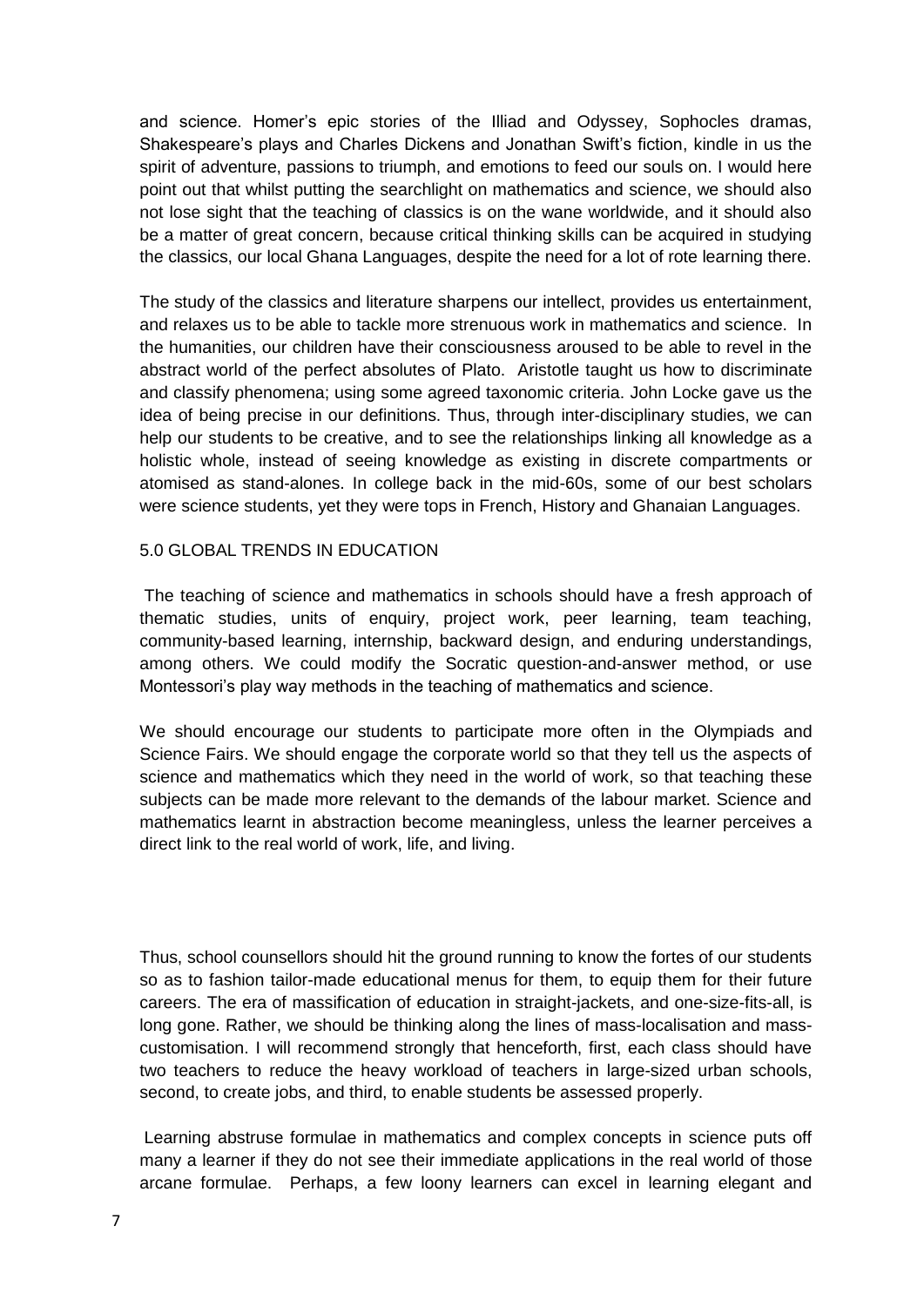convoluted formulae for the sake of self-fulfilment. The old school believe in the learning of theory for its own sake. This is the point of departure between them and the modern school of thought who think that what is learnt should have immediate practical application to human problems, and not for the purpose of passing exams.

We now live in an age of great distraction from ICT gadgets such as cell phones, computers, and social media networks such as Facebook, Twitter, Linkedin, Whatsapp, Twoo, Picbum, MyZamana, Youtube, among others. These can be strategically canalised into whipping up the interest of our young learners who are infatuated by these fads. We can make our young ones cannibalise their fads by using them for devouring knowledge through knowledge sharing on these social media! Instead of being threats, we should turn them around to become strengths.

Countries such as USA, Germany, Sweden, Canada, Finland, Japan, Singapore, Hong Kong, and South Korea have long overhauled their school curricula, and have some of the best educational systems in the world today. They have taken best practice from around the world and localised content and delivery. China took the novel approach of sending out their students to the best schools and universities in the world. India indigenised their curricula and made their teachers write localised textbooks for their students. What do we see in Ghana? We have localised most of our school textbooks, but my own sampling of some of them shows that they are below par in terms of content quality. This is particularly so in subjects such as English, ICT, and Mathematics.

I was horrified when I went through my daughter's BECE ICT textbook and found the material belonging to the age of the dinosaurs! The content was anachronistic by say 20 or 30 years!

With heavy state subsidy of education, Indian students have always excelled in the sciences and mathematics because of easy access. They have fierce competition among themselves, and their parents and sponsors invest a lot of time and money in education. Furthermore, they are not bogged down by the mountain of so many strictures of human rights and rigmarole which stifle education in the UK, for example. There is therefore the need in Ghana to revisit the Education Act and some of the restrictive ordinances and statutes which inhibit the development of education. Ghana is not an island as she is globally connected in the global village, so we need to keep abreast with trends. The education authorities have to break out of their cocoons, or let down their hair a bit by bending backwards to embrace change.

When the former USSR saw that they were behind in the science race to space, they launched an aggressive science, technology and mathematics education drive in the 50s and 60s, during the Cold War. Their aim was to upstage the Americans by having a fastpaced industrialisation. However, they neglected the arts and humanities and that spelt doom for them because they ended up producing robotic people with little understanding and appreciation for the subtleties and finesse of the arts and humanities.

In Germany, they put a spin on practical education by adhering to a rigid progression in the school system, and not fast-tracking any student. Their Technikons and Arbiturs produced middle class artisans and mechanics needed in large numbers in their industrial estates. They allowed a lot of Turkish and other immigrants to come in to fill the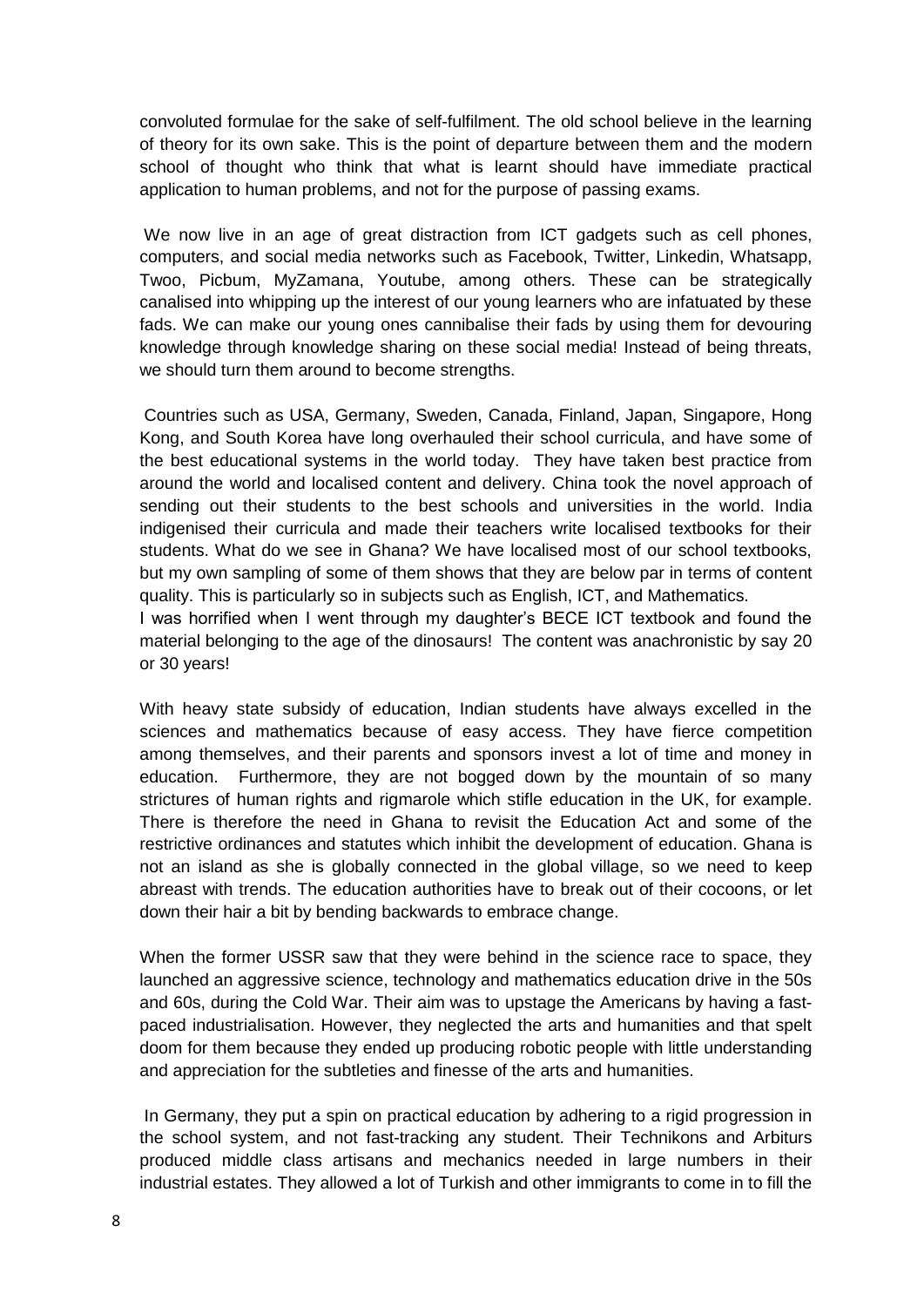gap in the labour market. They made it compulsory for their students to acquire practical vocational skills from community-based skills training centres, apart from their normal academic and theoretical training in schools and colleges. Thus, they had a binary or parallel educational system which combined praxis or practicum with theoretical knowledge.

In the USA, education is made practical through internship and close collaboration with the corporate world. Education is integrated into the world of business and work. Learning is made flexible through the credit system. The corporate world sponsors a lot of research and they generously fund educational enterprises. They offer students opportunities to research and proffer solutions to industrial problems. Special education for child prodigies and physically, mentally and emotionally-challenged children are all well-catered for in the USA. However, I must say that I am not a great fan of the American educational system because of their disparate and unstandardized educational system, which to say the least, looks chaotic from the point of view of an outsider, especially at the pre-tertiary level. Howard Gardner's concept of multiple intelligences forms the basis of their education system, whereby every child is recognised as having strengths in certain knowledge areas. We in Ghana need to borrow a leaf by twining our schools with the corporate world to make education job market relevant, and realistic.

Howard Gardner's multiple intelligences concept is a pedagogical method which recognises that no child is a write-off because we are differently endowed; therefore education should be inclusive rather than exclusive, with no child left behind. The concept of multiple intelligences recognises areas of intelligence as spatial or motor intelligence, logic, music, aesthetic or creative intelligence, linguistic intelligence, emotional, and social intelligence. All these are innate, and it is the duty of educators to unearth the forte of each child. Once the particular strength of a child is known, then that strength can be used as a platform to introduce themes in mathematics and science in that forte area, which will be pleasurable to the student.

For example, one of my former IB students at ISL (International School of Lusaka), was a Physics major, but he had a strong passion for music, especially playing the guitar. He also took part in many school performances. His Extended Essay which I partially supervised was on the resonance of the different guitar strings made from different materials such as cat gut, metals, among others. Thus, he blended his passion for music with his science focus, and he achieved an excellent grade. Of course, he was an exceptionally-talented chap with leadership and excellent social networking skills.

This informs us that for a successful delivery of the teaching of mathematics and science in schools, we should devise eclectic, innovative, flexible and interesting methods which are overarching, inclusive, and iconoclastic. Teachers and learners have to think outside the box by traversing into untravelled roads and territories.

We cannot forget that the Ghana is a multicultural society, which poses many challenges to teachers in the teaching of science and mathematics. African children may find the culture of meeting deadlines deadly, a child from a Muslim home may not like Darwin's theory of evolution, a prude homestead may object to teaching sex education in schools to their children, among many other examples.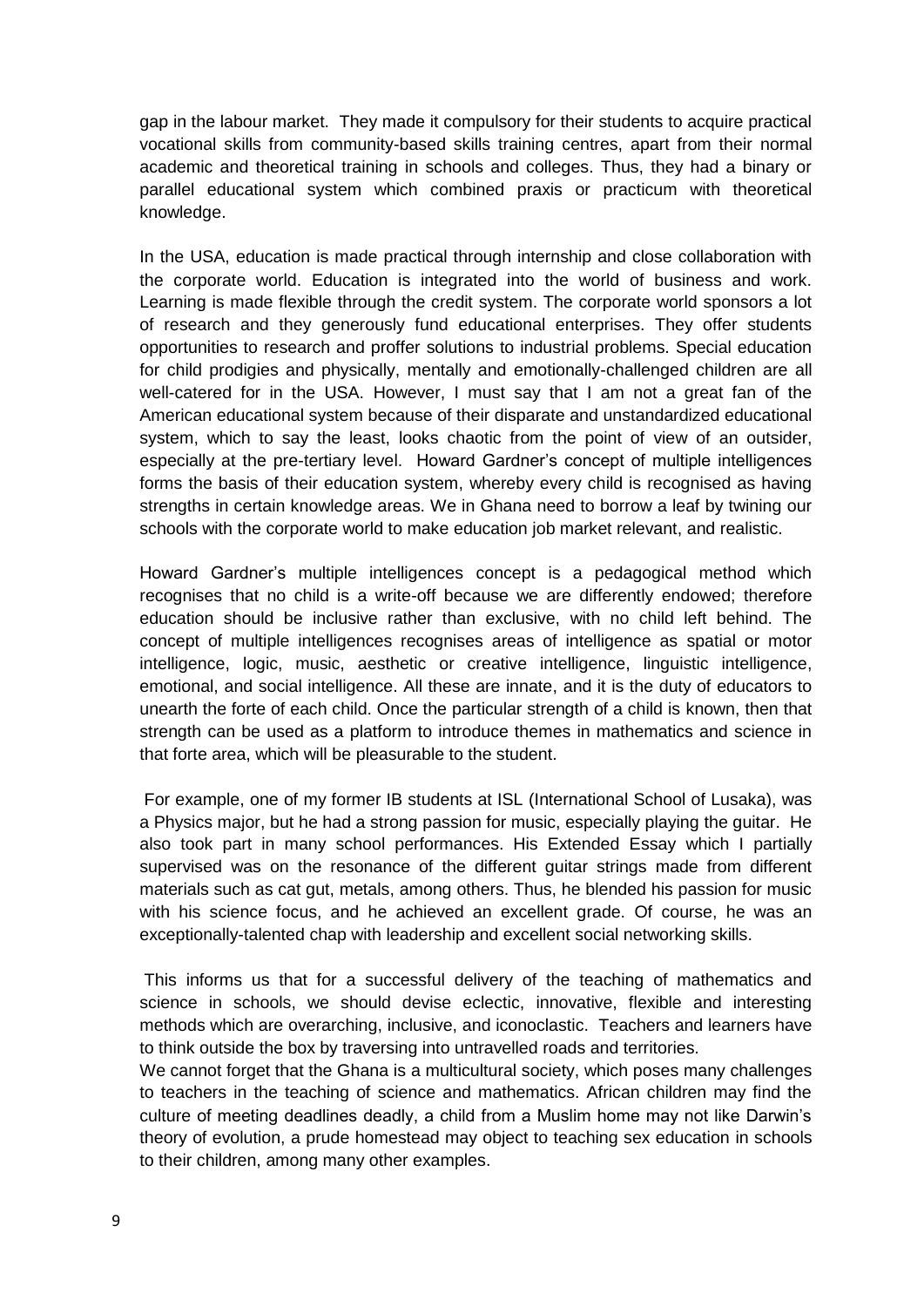At the kindergarten level, we have to turn knowledge upside down by using revolutionary methods for 4 year olds to engage in units of enquiry on thematic topics such as pollution, globalisation, and human-animal conflict, conservation of fresh water resources and their management, the ecological system, among others. Parents are normally involved in the presentations made by their young kids.

Thus, there is the whole engagement of the school learning community in the education of the child. This is an insight which I gained whilst teaching at ISL. Children could be made to learn in groups so that they engage in peer group learning, and sharing ideas, through a process of mutual bonding. Through collaboration, they reinforce the learning process through learning by association, recall, practical assignments, and project work.

The teaching of science and mathematics should not be done in isolation but rather in association with other subjects such as history, music, drama, art, literature, social studies, among others, in a cross-disciplinary manner. For example, in history lessons, the life histories and achievements of mathematical and science geniuses such as Francis Bacon, Isaac Newton, Turing, Tim Berners Lee, Bertrand Russell, Aldous Huxley, Halley, Marie Curie, Stephen Hawking, Robert Dawkins, Isaiah Blankson, Alvin Klutse, Francis Allotey, Yanney Ewusi, Ashittey Ollennu, Konotey Ahulu, MacBaganlurin, Thomas Mensah, L.P. Baffour, Mawusi Dake, Erbynn, Oti Boateng, Omaboe, Phillips, Adzei Bekoe, Addai Mensah, S.I.K.O Odoom, among others can be brought to light to whip up the interest of children in the sciences and mathematics. They can pick up their role models from there.

Of greater importance is the need to impart to our students the facets of knowledge acquired from knowing about the Theory of Knowledge (TOK), which is incorporated in the IB curricula but not found in the London and Cambridge A Level curricula. TOK broadens the minds of students and helps them know the sources of knowledge. It also helps them to develop their critical thinking faculties. Alongside TOK, they should be exposed to novelty ideas such as the lateral thinking of Edward de Bono. In addition, all students should be made familiar with the scientific method associated with people such as Lakatos, Thomas Kuhn, Karl Popper, Wiggenstein, and Francis Bacon.

The ideas and methods of psychoanalysts such as Freund and Carl Jung can be explored to understand thinking faculties in the conscious and unconscious state, and then efforts can be made on how to impart knowledge correctly, given challenges such as neuroses, psychosis, gender differences, social disparities and otherliness of some tutees. Special Education should be enhanced so that geniuses who are challenged mentally, socially and physically can be assisted.

With such understanding of psychoanalysis, educators will be better positioned to deliver quality and inclusive education to all, with no child left behind. The phobia of mathematics, the stereotyping which goes on with gender streaming in the study of mathematics and science will have to be dealt their death knell. Psychotherapy will need to be applied to those whose minds have been blocked by wrong mental images and stereotypes. We will need to encourage many of our girls to pursue mathematics and sciences to higher levels.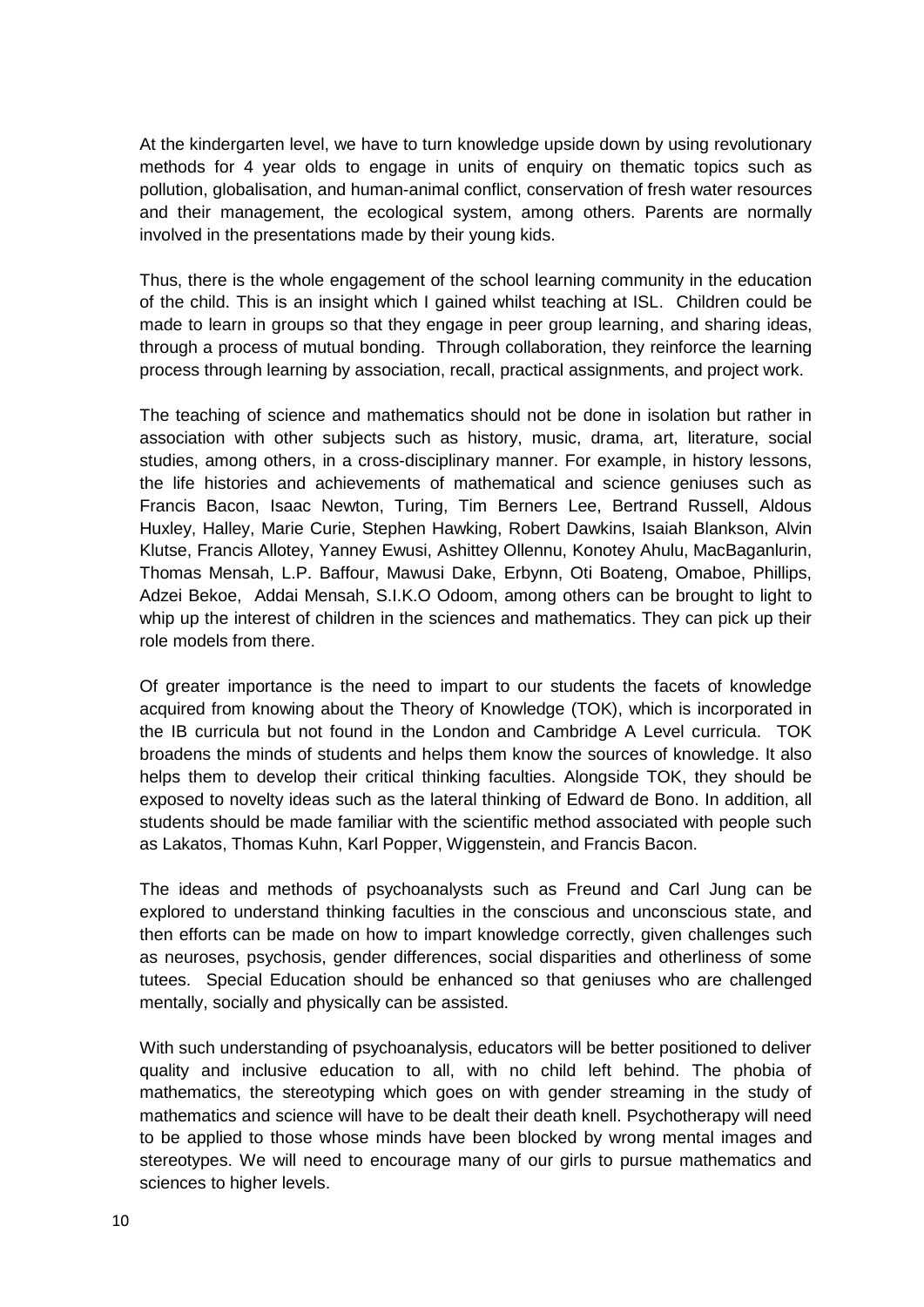# 6.0 BACKWARD DESIGN AND ENDURING UNDERSTANDINGS -THE USA PERSPECTIVE

In backward design, educators in the USA make students realise their goals, objectives, assessment criteria, among others, from the onset, even before the learning process begins. It is also called understanding by design. In that way, all in the school learning community are put in the bigger picture so as to elicit maximum cooperation and support.

Thus, a compact or social contract is signed with everybody involved, so that they are aware of some concrete deliverables within a given timeframe, and at a specified cost, quantity, and quality, in terms of knowledge and skills acquired by students, contact hours put in by teaching staff, the quality of teaching aids prepared, numbers and percentage of students who pass summative and formative assessments, among others. According to the website, authenticeducation.org, backward design is a framework for improving student achievement.

It further deepens the student's understanding in applying principles, analysing issues, interpreting results and finally leading to effective student self-reflection. Backward design was developed in the USA by Grant Wiggins and Jay McTighe. According to other authorities, this method of backward design leads to enduring understanding, by students asking essential questions on a topic. The enduring understanding lasts throughout their life time because they would have carried away with them the bigger picture which will stay with them long after they have learnt a topic. That way, students gain deeper understanding and greater enlightenment. Thus, the dangers of the socalled "chew-pour-pass-and-forget" syndrome, associated with rote-learning in Ghana are overcome.

### 7.0 CONCLUSION

The quest for excellence in the teaching of mathematics and science in schools is not only a problem in Ghana as it is also a global issue. We cannot bury our heads in the sand and pretend that all is well. Experience of teaching in international schools is an eye-opener, in that one gets to know that the IB Diploma programme is far richer and pragmatic in content and delivery than our own JHS and SSS, and the overseas Cambridge GCSE, and Edexcel A Level curricula, which are bookish and examination-oriented, and are being phased out in the UK (see Vision 2030 of the Royal Society launched on 26 th, June, 2014).

Exam-based education such as our current BECE and SHS exam systems encourage rote learning or parroting, rather than building the foundations for critical thinking and developing entrepreneurial skills. Radical changes have to be introduced in the teaching of mathematics and science in Ghanaian schools. That will require reforms in the education statutes and ordinances. Attention should be paid to reviving Religious and Moral Education in schools across Ghana. Efforts should also be made to accept and deploy the use of social media in our schools as a means of grabbing the maximum attention of our young 3YK students who are obsessed with the new ICT fads and gadgets. We should rapidly embrace change.